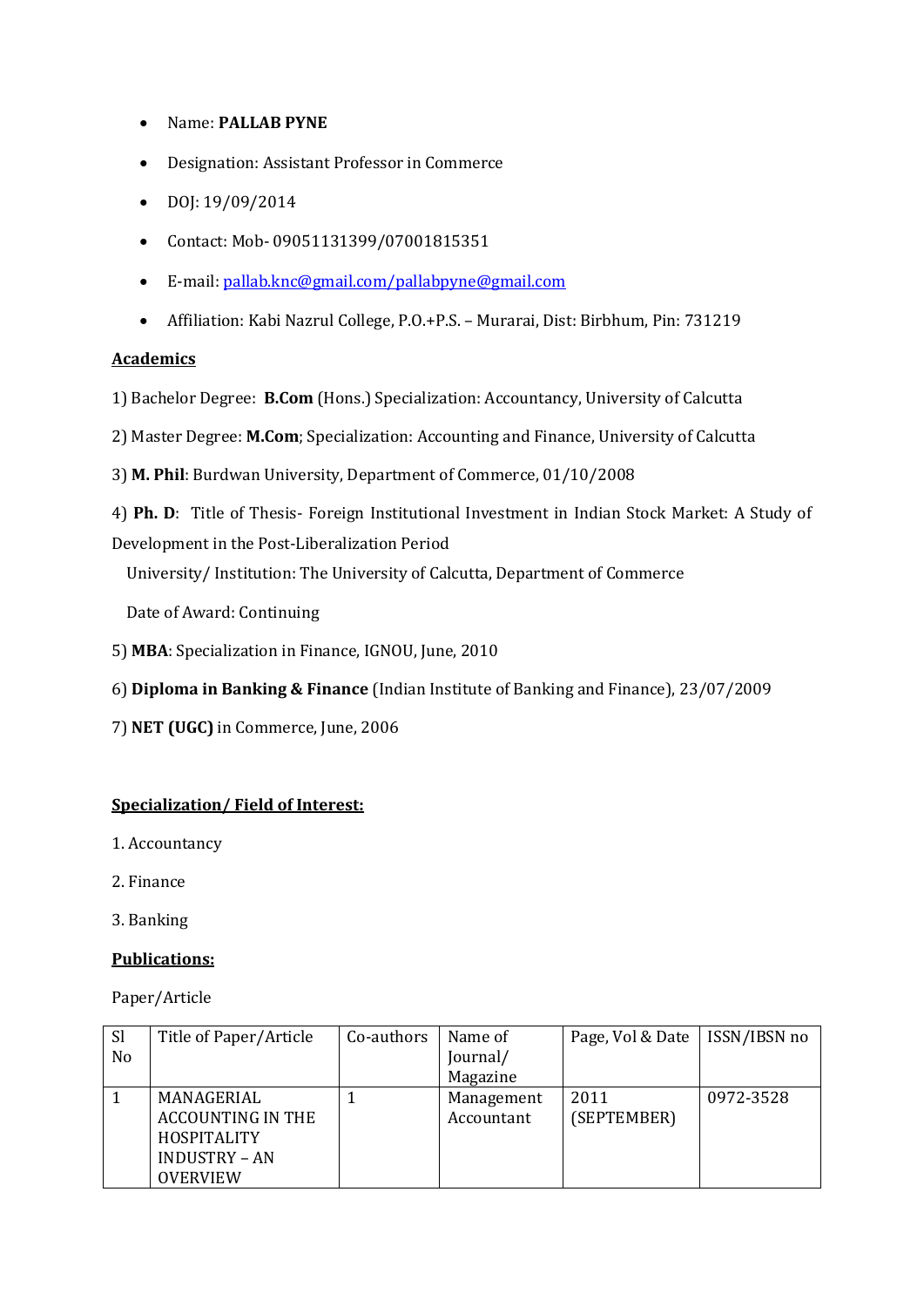| 2 | <b>INTERNATIONAL</b>       | 1 | Management             | 2012 (MAY) | 0972-3528 |
|---|----------------------------|---|------------------------|------------|-----------|
|   | <b>TRANSFER PRICING:</b>   |   | Accountant             |            |           |
|   | THE CURRENT                |   |                        |            |           |
|   | LADSCAPE IN INDIA          |   |                        |            |           |
| 3 | <b>FINANCIAL INCLUSION</b> |   | <b>REGENT</b>          | 2012       | 2319-5487 |
|   | AND ROLE OF                |   | <b>EDUCATION &amp;</b> | (DECEMBER) |           |
|   | <b>SCHEDULED</b>           |   | <b>RESEARCH</b>        |            |           |
|   | <b>COMMERCIAL BANKS</b>    |   | <b>FOUNDATION</b>      |            |           |
|   | IN INDIA: AN               |   |                        |            |           |
|   | <b>EVALUATION</b>          |   |                        |            |           |
| 4 | <b>MSME AND CLUSTER</b>    | 1 | <b>EIRC NEWS</b>       | 2013       | 2320-1548 |
|   | DEVELOPMENT: A             |   |                        | (OCTOBER)  |           |
|   | STUDY ON KOLKATA           |   |                        |            |           |
|   | LEATHER CLUSTER            |   |                        |            |           |

# Book/ Book Chapter

| S <sub>l</sub><br>N <sub>o</sub> | Title of Book/Book<br>Chapter | Co-authors | Name of<br>Publisher with | Page, Vol &<br>Date | ISSN/IBSN no |
|----------------------------------|-------------------------------|------------|---------------------------|---------------------|--------------|
|                                  |                               |            | address                   |                     |              |
| $\mathbf{1}$                     | <b>FORENSIC</b>               |            | <b>DISHARI</b>            | 2010                | 978-81-      |
|                                  | <b>ACCOUNTING - IN</b>        |            | PRAKASHANI                | (NOVEMBER)          | 909368-5-9   |
|                                  | <b>MODERN RELEVANCE</b>       |            |                           |                     |              |
| $\overline{2}$                   | FII AND INDIAN STOCK          |            | MANGALAM                  | 2012                | 978-81-      |
|                                  | <b>MARKET: A STUDY OF</b>     |            | <b>PUBLISHERS</b>         |                     | 89972-61-5   |
|                                  | DEVELOPMENT                   |            | <b>AND</b>                |                     |              |
|                                  |                               |            | <b>DISTRIBUTERS</b>       |                     |              |
| 3                                | GOODS AND SERVICE             |            | LAWPOINT                  | 2012                | 978-93-      |
|                                  | TAX IN INDIA:                 |            | <b>PUBLICATION</b>        | (MARCH)             | 80649-20-7   |
|                                  | <b>LOOKING BEYOND THE</b>     |            |                           |                     |              |
|                                  | <b>POLITICAL</b>              |            |                           |                     |              |
|                                  | CONUNDRUM                     |            |                           |                     |              |
| $\overline{4}$                   | THE BUSINESS                  |            | <b>MANAV</b>              | 2013                | 978-93-      |
|                                  | <b>GENERATION BY</b>          |            | <b>PRAKASHAN</b>          |                     | 80332-45-1   |
|                                  | <b>INSURANCE INDUSTRY:</b>    |            |                           |                     |              |
|                                  | A STUDY ON REGIONAL           |            |                           |                     |              |
|                                  | DISPARITY OF INDIA            |            |                           |                     |              |
| 5                                | <b>IMPACT OF FII, DII AND</b> |            | <b>ELEGANT</b>            | 2013                | 978-93-      |
|                                  | <b>MUTUAL FUND ON</b>         |            | <b>PUBLISHERS</b>         | (MARCH)             | 83360-01-7   |
|                                  | <b>INDIAN STOCK</b>           |            |                           |                     |              |
|                                  | POST PRIVATISATION            |            | <b>ROHINI</b>             |                     | 978-81-      |
|                                  | <b>SCENARIO OF</b>            |            | <b>NANDAN</b>             |                     | 928721-8-6   |
|                                  | <b>AIRPORTS IN INDIA</b>      |            |                           |                     |              |

# Presentation in **Seminar/Conference/ Symposium**:

International:

| $\mathbf{C}$<br>. اد | Name of             | Place | Date | Title of Presented |
|----------------------|---------------------|-------|------|--------------------|
| No                   | Seminar/Conference/ |       |      | Paper              |
|                      | Symposium           |       |      |                    |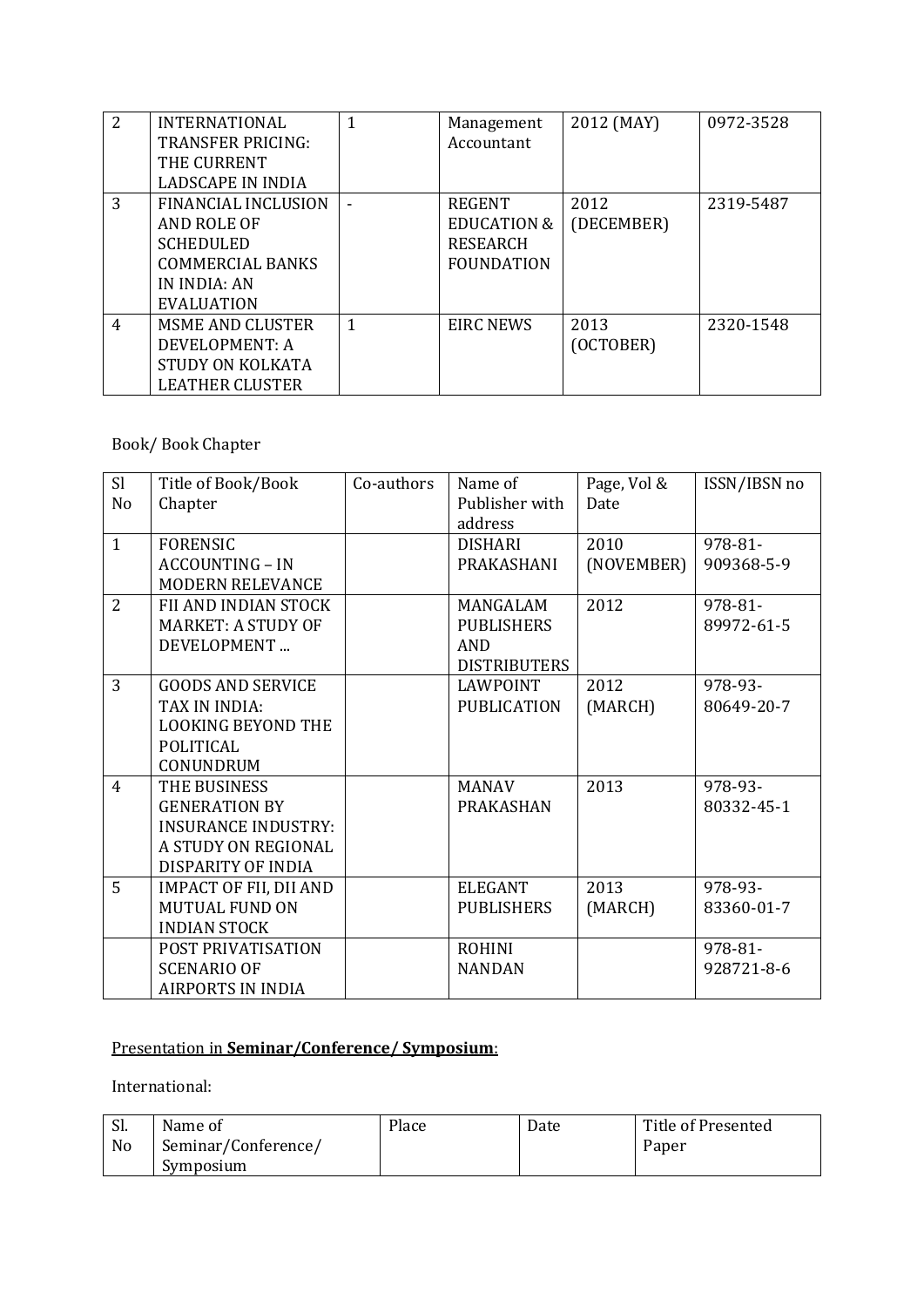| $\mathbf{1}$   | <b>INSTITUTE OF BUSINESS</b> | Kolkata          | 2009             | PERFORMANCE                 |
|----------------|------------------------------|------------------|------------------|-----------------------------|
|                | <b>MANAGEMENT &amp;</b>      |                  | (NOVEMBER        | <b>APPRAISAL OF NEW</b>     |
|                | <b>RESEARCH</b>              |                  | 26 <sup>TH</sup> | <b>PRIVATE BANKS - A</b>    |
|                |                              |                  |                  | <b>STUDY OF POST</b>        |
|                |                              |                  |                  | LIBERALISATION              |
|                |                              |                  |                  | <b>PERIOD</b>               |
| 2              | 34 <sup>TH</sup> ALL INDIA   | Rajasthan        | 2011             | <b>IMPACT OF DIRECT</b>     |
|                | <b>ACCOUNTING CONFERENCE</b> |                  | (DECEMBER        | TAX CODE                    |
|                | (UNIVERSITY OF               |                  | $17TH - 18TH$    |                             |
|                | RAJASTHAN) IAA, JAIPUR       |                  |                  |                             |
| 3              | SHRI SHIKSHYATAN             | Kolkata          | 2015             | <b>GROWTH OF</b>            |
|                | <b>COLLEGE &amp; CU</b>      |                  | (SEPTEMBER       | <b>ELECTRONIC</b>           |
|                |                              |                  | 11 <sup>TH</sup> | <b>BANKING IN INDIA - A</b> |
|                |                              |                  |                  | <b>STUDY OF ALL</b>         |
|                |                              |                  |                  | <b>SCHEDULED</b>            |
|                |                              |                  |                  | <b>COMMERCIAL BANKS</b>     |
| $\overline{4}$ | <b>VIDYASAGAR UNIVERSITY</b> | <b>MIDNAPORE</b> | 2018             | <b>FINANCIAL</b>            |
|                |                              |                  | (FEBRUARY        | <b>REPORTING UNDER</b>      |
|                |                              |                  | 15TH-16TH)       | <b>INDIAN GAAP AND</b>      |
|                |                              |                  |                  | <b>INDIAN AS: A</b>         |
|                |                              |                  |                  | <b>COMPARATIVE STUDY</b>    |
|                |                              |                  |                  | ON SELECT INDIAN            |
|                |                              |                  |                  | <b>COMPANIES</b>            |

### National:

| Sl.            | Name of                           | Place          | Date          | <b>Title of Presented</b> |
|----------------|-----------------------------------|----------------|---------------|---------------------------|
| No             | Seminar/Conference/               |                |               | Paper                     |
|                | Symposium                         |                |               |                           |
| $\mathbf{1}$   | 63RD ALL INDIA                    | GOA            | 2010          | A COMPARATIVE             |
|                | <b>COMMERCE CONFERENCE</b>        |                | (OCTOBER 1ST  | <b>STUDY OF</b>           |
|                | (FACULTY OF COMMERCE,             |                | $-3RD$ )      | PROFITABILITY &           |
|                | <b>GOA UNIVERSITY)</b>            |                |               | PRODUCTIVITY OF           |
|                |                                   |                |               | PUBLIC SECTOR, OLD        |
|                |                                   |                |               | <b>&amp; NEW PRIVATE</b>  |
|                |                                   |                |               | <b>SECTOR BANKS IN</b>    |
|                |                                   |                |               | <b>INDIA DURING 2005-</b> |
|                |                                   |                |               | 2006 TO 2009-2010         |
| $\overline{2}$ | DESHBANDHU COLLEGE                | <b>KOLKATA</b> | 2013 (APRIL   | THE BUSINESS              |
|                | FOR GIRLS & LIC & NICL            |                | $5TH - 6TH$   | <b>GENERATION BY</b>      |
|                |                                   |                |               | <b>INSURANCE INDUSTRY</b> |
|                |                                   |                |               | - A STUDY ON              |
|                |                                   |                |               | REGIONAL DISPARITY        |
|                |                                   |                |               | OF INDIA                  |
| 3              | DR. KANAILAL                      | <b>KOLKATA</b> | 2015 (MARCH   | PPP PROJECTS IN           |
|                | BHATTACHARYYA                     |                | $27TH - 28TH$ | <b>INDIA - A SPECIAL</b>  |
|                | <b>COLLEGE &amp; PRABHU JAGAT</b> |                |               | <b>EMPHASIS ON THE</b>    |
|                | <b>BANDHU COLLEGE</b>             |                |               | DEVELOPMENT OF            |
|                |                                   |                |               | <b>INFRASTRUCTURE</b>     |
|                |                                   |                |               | <b>SECTOR</b>             |
| $\overline{4}$ | <b>CUCSE-CEFM &amp; NEW</b>       | <b>KOLKATA</b> | 2016 (MAY     | <b>ELECTRONIC</b>         |
|                | <b>ALIPORE COLLEGE</b>            |                | 13TH)         | <b>BANKING: AN</b>        |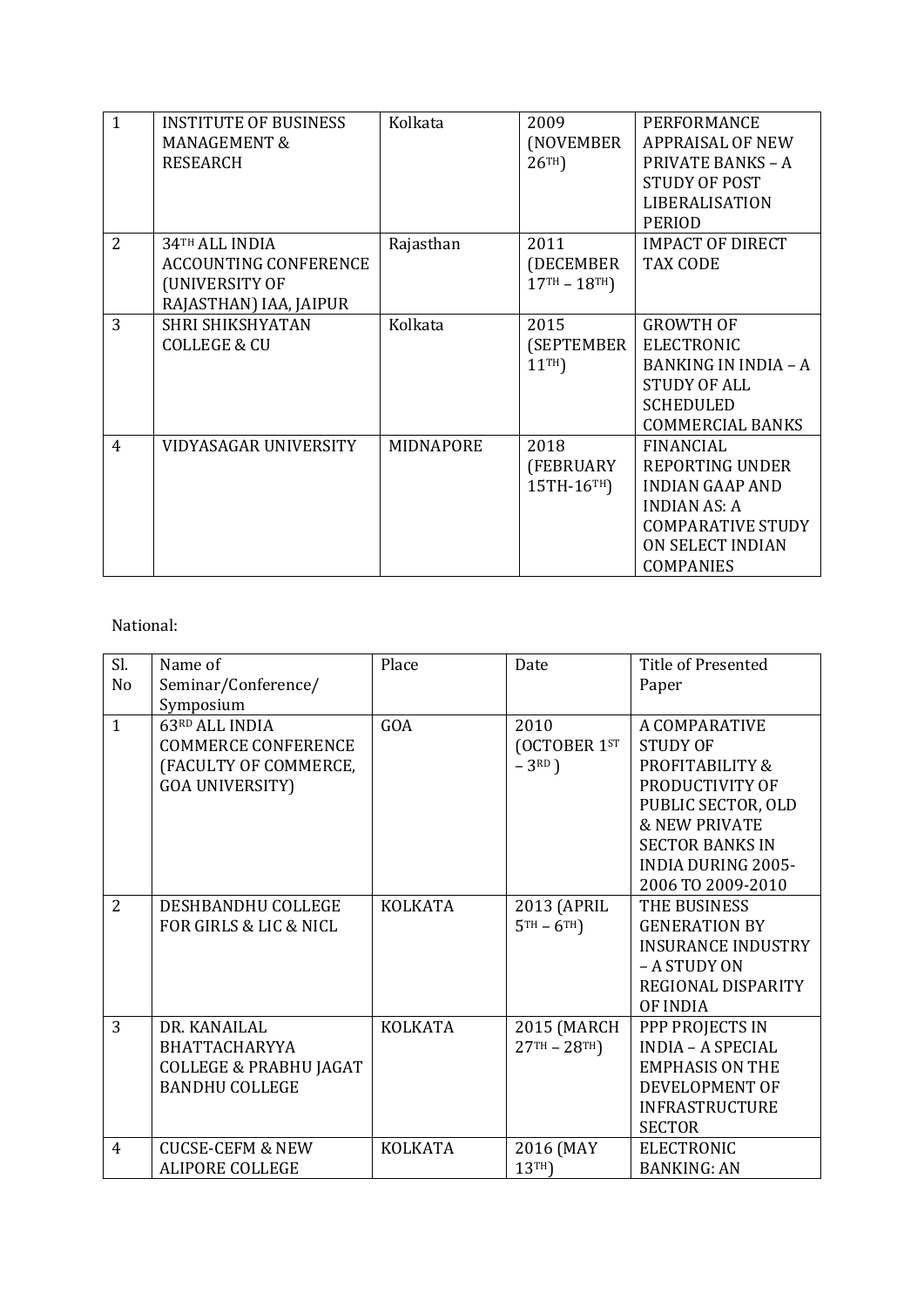|                |                        |                |                                           | <b>IMPETUS TO</b>          |
|----------------|------------------------|----------------|-------------------------------------------|----------------------------|
|                |                        |                |                                           | FINANCIAL INCLUSION        |
| 5              | <b>GHATAL RABINDRA</b> | MIDNAPORE      | 2016                                      | <b>IMPLEMENTATION OF</b>   |
|                | <b>SATABARSIKI</b>     |                | (AUGUST 23RD                              | <b>TECHNOLOGY</b>          |
|                | MAHAVIDYALAYA & IAA    |                | AND $24TH$                                | TOWARDS FINANCIAL          |
|                |                        |                |                                           | <b>INCLUSION: A STUDY</b>  |
| 6              | <b>NABA BALLYGUNGE</b> | <b>KOLKATA</b> | 2016                                      | <b>FINANCING START UP</b>  |
|                | MAHAVIDYALAYA          |                | (AUGUST                                   | <b>IN INDIA: AN</b>        |
|                |                        |                | 28TH)                                     | <b>OVRVIEW</b>             |
| $\overline{7}$ | SURENDRANATH COLLEGE   | <b>KOLKATA</b> | 2016                                      | PERFORMANCE OF             |
|                | AND ADAMAS UNIVERSITY  |                | (OCTOBER                                  | <b>SWABHIMAN SCHEME</b>    |
|                |                        |                | 1 <sup>ST</sup>                           | AND MUDRA YOJONA           |
|                |                        |                |                                           | IN INDIA: A STUDY          |
| 8              | MANINDRA CHANDRA       | <b>KOLKATA</b> | 2016                                      | POST PRIVATISATION         |
|                | <b>COLLEGE</b>         |                | (DECEMBER                                 | <b>SCENARIO OF</b>         |
|                |                        |                | 16TH AND                                  | <b>AIRPORTS IN INDIA</b>   |
|                |                        |                | 17TH                                      |                            |
| 9              | <b>RABIN MUKHERJEE</b> | <b>KOLKATA</b> | 2017 (APRIL                               | <b>CORPORATE SOCIAL</b>    |
|                | <b>COLLEGE &amp;</b>   |                | $29$ <sup>TH</sup> - $30$ <sup>TH</sup> ) | <b>RESPONSIBILITY</b>      |
|                | BETHUADAHARI COLLEGE   |                |                                           | <b>THROUGH</b>             |
|                |                        |                |                                           | ENVIRONMENTAL              |
|                |                        |                |                                           | <b>ACCOUNTING: AS</b>      |
|                |                        |                |                                           | TUDY ON THE SOME           |
|                |                        |                |                                           | <b>SELECT COMPANIES IN</b> |
|                |                        |                |                                           | <b>WEST BENGAL</b>         |
| 10             | <b>RABIN MUKHERJEE</b> | <b>KOLKATA</b> | 2017 (APRIL                               | <b>FOREIGN</b>             |
|                | <b>COLLEGE &amp;</b>   |                | $29$ <sup>TH</sup> - $30$ <sup>TH</sup> ) | <b>INVESTMENT IN</b>       |
|                | BETHUADAHARI COLLEGE   |                |                                           | <b>POWER SECTOR - A</b>    |
|                |                        |                |                                           | <b>STUDY ON</b>            |
|                |                        |                |                                           | RENEWABLE ENERGY,          |
|                |                        |                |                                           | <b>A STEP TOWARDS</b>      |
|                |                        |                |                                           | <b>GREENER ECONOMY</b>     |
| 11             | JOGOMAYA DEVI COLLEGE  | <b>KOLKATA</b> | 2017 (JUNE                                | COMPANIES ACT, 2013        |
|                | & ICSI                 |                | $13^{TH} - 14^{TH}$                       | - PAVING NEW WAY           |
|                |                        |                |                                           | <b>FOR CORPORATE</b>       |
|                |                        |                |                                           | <b>GOVERNANCE IN</b>       |
|                |                        |                |                                           | <b>INDIA</b>               |

### State level:

| Sl.            | Name of                           | Place          | Date             | Title of Presented       |
|----------------|-----------------------------------|----------------|------------------|--------------------------|
| N <sub>0</sub> | Seminar/Conference/               |                |                  | Paper                    |
|                | Symposium                         |                |                  |                          |
|                | TOLLYGUNGE GLOBAL                 | <b>KOLKATA</b> | 2010             | <b>REGIONAL</b>          |
|                | <b>CENTRE FOR</b>                 |                | (NOVEMBER        | <b>DISPARITIES IN</b>    |
|                | DEVELOPMENT STUDIES               |                | $21^{ST}$        | <b>BANKING</b>           |
|                |                                   |                |                  | DEVELOPMENT IN           |
|                |                                   |                |                  | <b>INDIA - A STUDY</b>   |
| $\overline{2}$ | CITY COLLEGE OF                   | <b>KOLKATA</b> | 2011             | REFORMS IN DIRECT        |
|                | <b>COMMERCE AND BUSINESS</b>      |                | (JANUARY         | TAXATION - AN            |
|                | <b>ADMINISTRATION &amp; ICWAI</b> |                | 15 <sup>TH</sup> | <b>OVERVIEW</b>          |
| 3              | PURASH KANPUR HARIDAS             | <b>HOWRAH</b>  | 2012             | <b>GOODS AND SERVICE</b> |